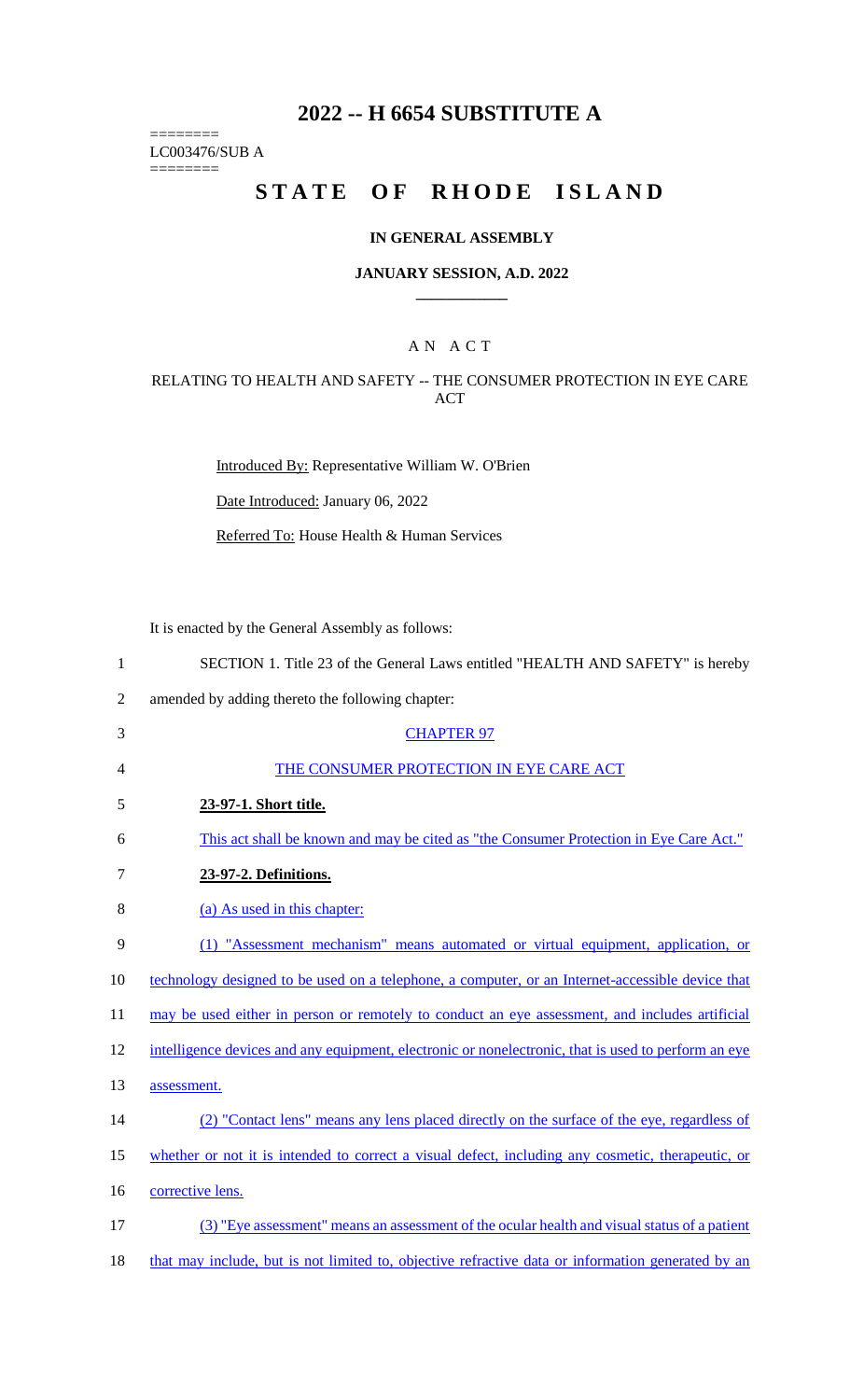1 assessment mechanism or an automated testing device, including an autorefractor, in order to establish a medical diagnosis for the correction of vision disorders. (4) "Person" means an individual, corporation, trust, partnership, incorporated or unincorporated association, and any other legal entity. (5) "Prescription" means a handwritten or electronic order issued by a provider that includes: (i) In the case of contact lenses, all information required by the Fairness to Contact Lens 8 Consumers Act, 15 U.S.C. §§ 7601 et seq.; (ii) In the case of visual aid glasses, all information required by the Ophthalmic Practice 10 Rules, also known as the Eyeglass Rule, 16 C.F.R. Part 456; and 11 (iii) Necessary and appropriate information for the dispensing of visual aid glasses or 12 contact lenses for a patient, including the provider's name, license number, physical address with 13 which the provider is associated, and telephone number. (6) "Provider" means a health care professional licensed under chapters 35.1 or 37 of title 15 5 of the general laws. (7) "Visual aid glasses" means eyeglasses, spectacles, or lenses designed or used to correct visual defects, including spectacles that may be adjusted by the wearer to achieve different types 18 or levels of visual correction or enhancement. Visual aid glasses do not include optical instrument 19 or devices that are: 20 (i) Not intended to correct or enhance vision; (ii) Sold without consideration of the visual status of the individual who will use the optical 22 instrument or device, including nonprescription sunglasses, plano lenses that are clear, colored or tinted, or lenses that are designed and used solely to filter out light; 24 (iii) Completely assembled eyeglasses or spectacles designed and used solely to magnify;  $25 \quad or$  (iv) Nonprescription eyewear exempted from the provisions of § 5-35.1-10, namely simple reading magnifying glasses, toy glasses, goggles consisting of plano white or plano colored lenses, or ordinary colored glasses. **23-97-3. Assessment Mechanisms.**  (a) An assessment mechanism to conduct an eye assessment or to generate a prescription for contact lenses or visual aid glasses in Rhode Island shall: (1) Provide synchronous or asynchronous interaction between the patient and the provider; (2) Collect the patient's medical history, previous prescription for corrective eyewear, and length of time since the patient's most recent in-person comprehensive eye health examination.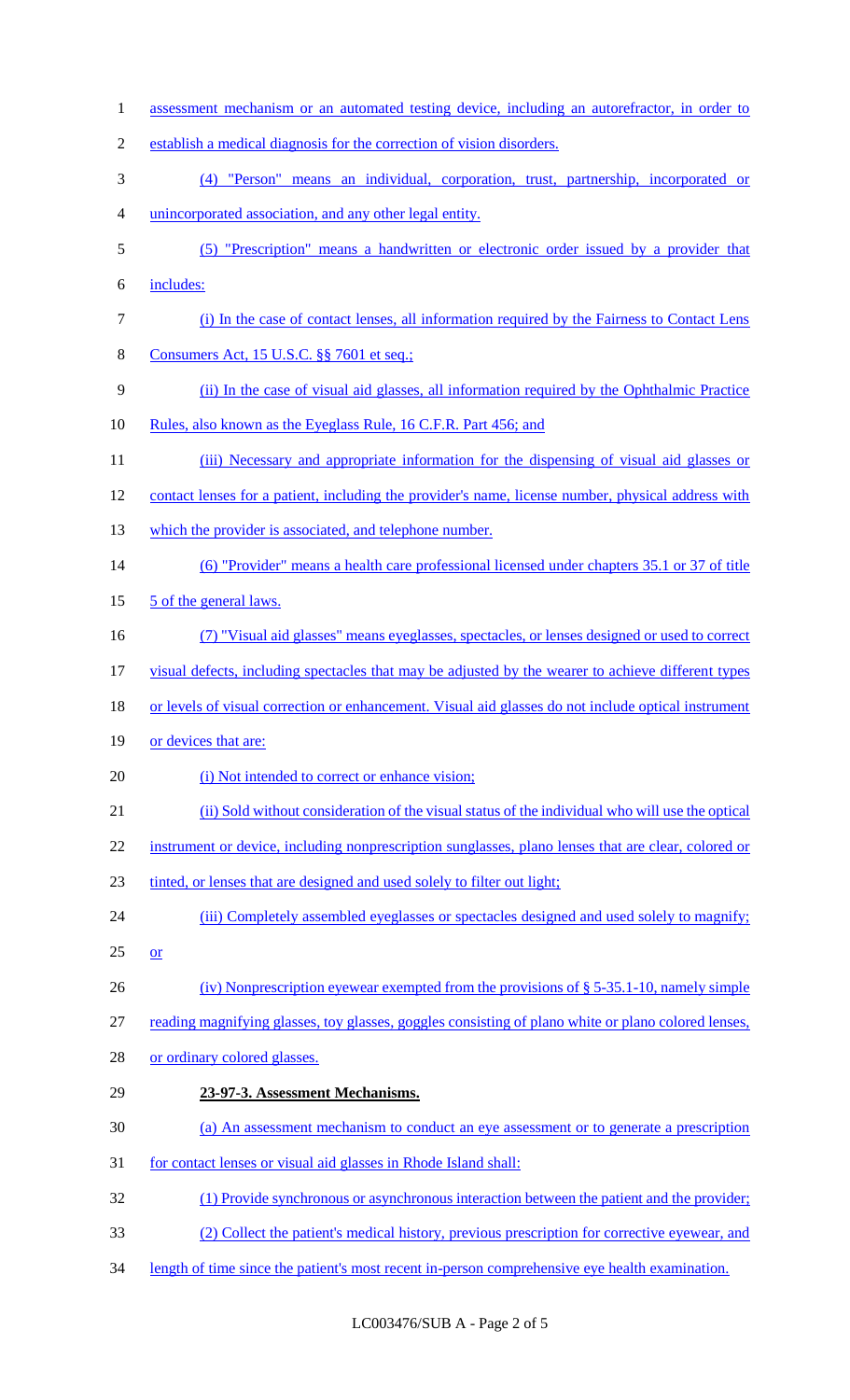(i) This assessment is not a replacement of an in-person comprehensive eye health examination; (ii) This assessment cannot be used to generate an initial prescription for contact lenses or a follow-up or first renewal of the initial prescription. (iii) This assessment may only be used if the patient has had an in-person comprehensive 7 eye health examination within the previous twenty-four (24) months if the patient is conducting an eye assessment or receiving a prescription for visual aid glasses; and (iv) The United States Centers for Disease Control and Prevention (CDC) advises contact 10 lens wearers to visit an eye doctor one time a year or more often if needed. **23-97-4. Provider responsibilities.**  (a) To use an assessment mechanism to conduct an eye assessment or to generate a 13 prescription, a person shall be an actively licensed provider acting within their scope of practice, 14 and the provider shall: (1) Conform to the standard of eye health care expected of traditional in-person clinical 16 settings as appropriate to the patient's age and presenting condition, including when the standard of 17 care requires the use of diagnostic testing and performance of a physical examination, which may 18 be carried out through the use of peripheral devices appropriate to the patient's condition. (2) Not use the data or information obtained from an eye assessment as the sole basis for issuing a prescription. (3) Read and interpret the diagnostic information and data, including any photographs and 22 scans, gathered by the assessment mechanism. (4) Verify the identity of the patient requesting treatment via the assessment mechanism. 24 (5) Verify the patient is at least eighteen (18) years of age. (6) For issuing prescriptions for visual aid glasses, verify that the patient has received an 26 in-person comprehensive eye examination by a provider within the previous twenty-four (24)

(3) Disclose to patients and require acceptance in advance as a term of use that:

- months.
- (7) For issuing prescriptions for contact lenses, verify that the patient has received an in-person comprehensive eye health examination by a provider:
- (i) For the initial prescription and one follow-up or first renewal of the initial prescription;
- or
- (ii) Within twenty-four (24) months after the follow-up or first renewal of the initial
- 33 prescription, and every twenty-four (24) months thereafter.
- (8) Create and maintain a medical record for each patient, which is for use during the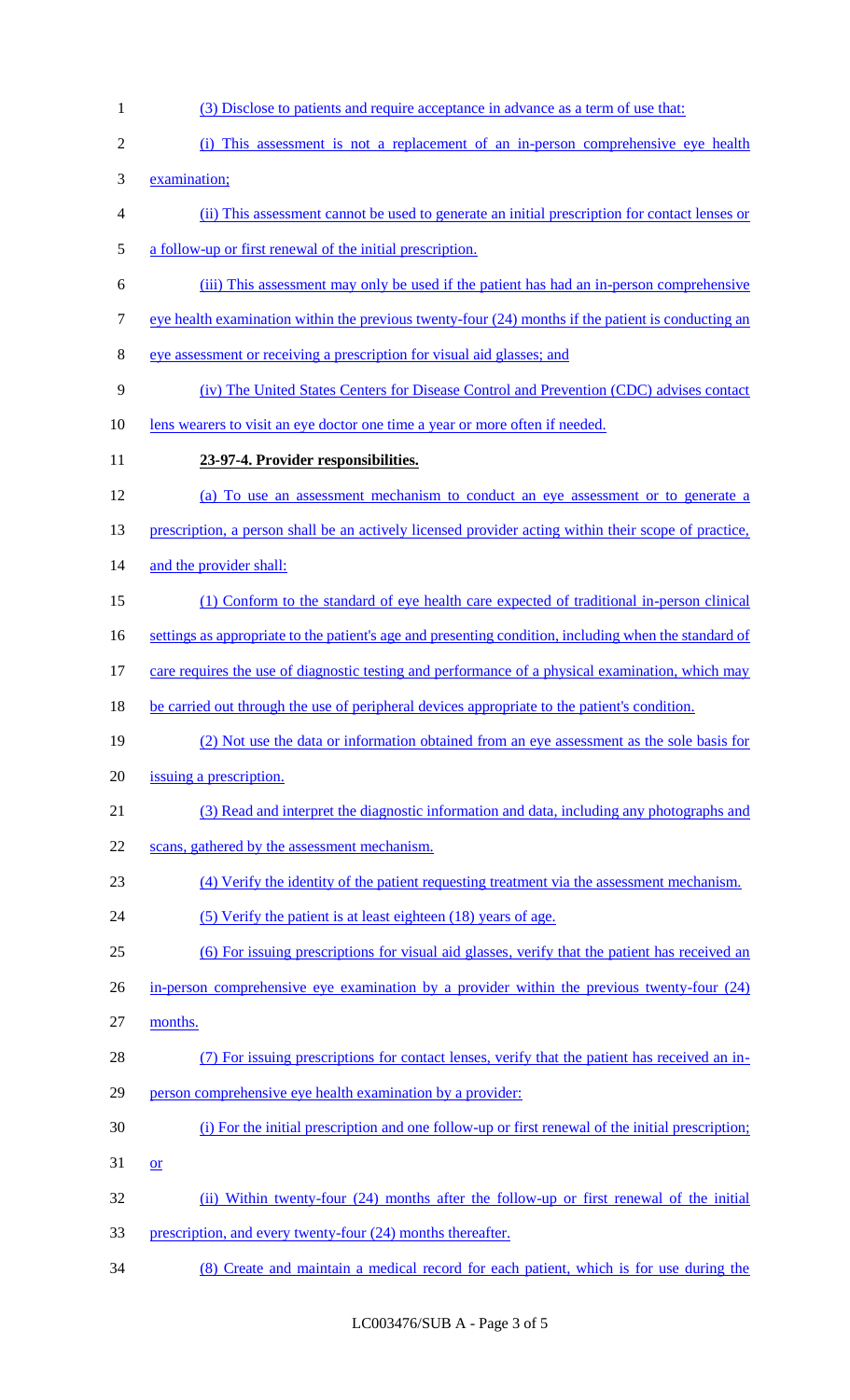- 1 ongoing treatment of a patient, and complies with all state and federal laws regarding maintenance
- 2 and accessibility.
- 3 (9) Provide a handwritten or electronic signature, along with their Rhode Island state
- 4 license number, certifying their diagnosis, evaluation, treatment, prescription, or consultation
- 5 recommendations of the patient.
- 6 **23-97-5. Penalties.**
- 7 (a) Any person who violates any provision of this chapter or the rules or regulations
- 8 promulgated by the department of health shall, in addition to any other penalty provided by law,
- 9 pay a civil penalty to the state in an amount not to exceed ten thousand dollars (\$10,000) for each
- 10 violation, to be deposited as general revenue.
- 11 (b) Any person charged in a complaint filed by the department of health or the office of the
- 12 attorney general with violating any of the provisions of this chapter shall be entitled to an
- 13 administrative hearing conducted in accordance with chapter 35 of title 42.
- 14 (c) Any person aggrieved by a final order issued under the authority of this chapter shall
- 15 have the right of an appeal by filing a petition in the state superior court.
- 16 (d) Nothing in this chapter shall restrict the department of health from enforcing
- 17 disciplinary action against a provider pursuant to chapters 35.1 and 37 of title 5, and any rules or
- 18 regulations promulgated thereunder.

# 19 **23-97-6. Rules and Regulations.**

- 20 The department of health shall adopt and promulgate reasonable rules and regulations to
- 21 carry out the provisions of this chapter.
- 22 **23-97-7. Severability.**
- 23 If any provision of this chapter, or of any rule or regulation promulgated under this chapter,
- 24 or the application of this chapter to any person or circumstances is held invalid by a court of
- 25 competent jurisdiction, the remainder of the chapter, rule, or regulation, and the application of this
- 26 provision to other persons or circumstances, shall not be affected.
- 27 SECTION 2. This act shall take effect upon passage.

======== LC003476/SUB A ========